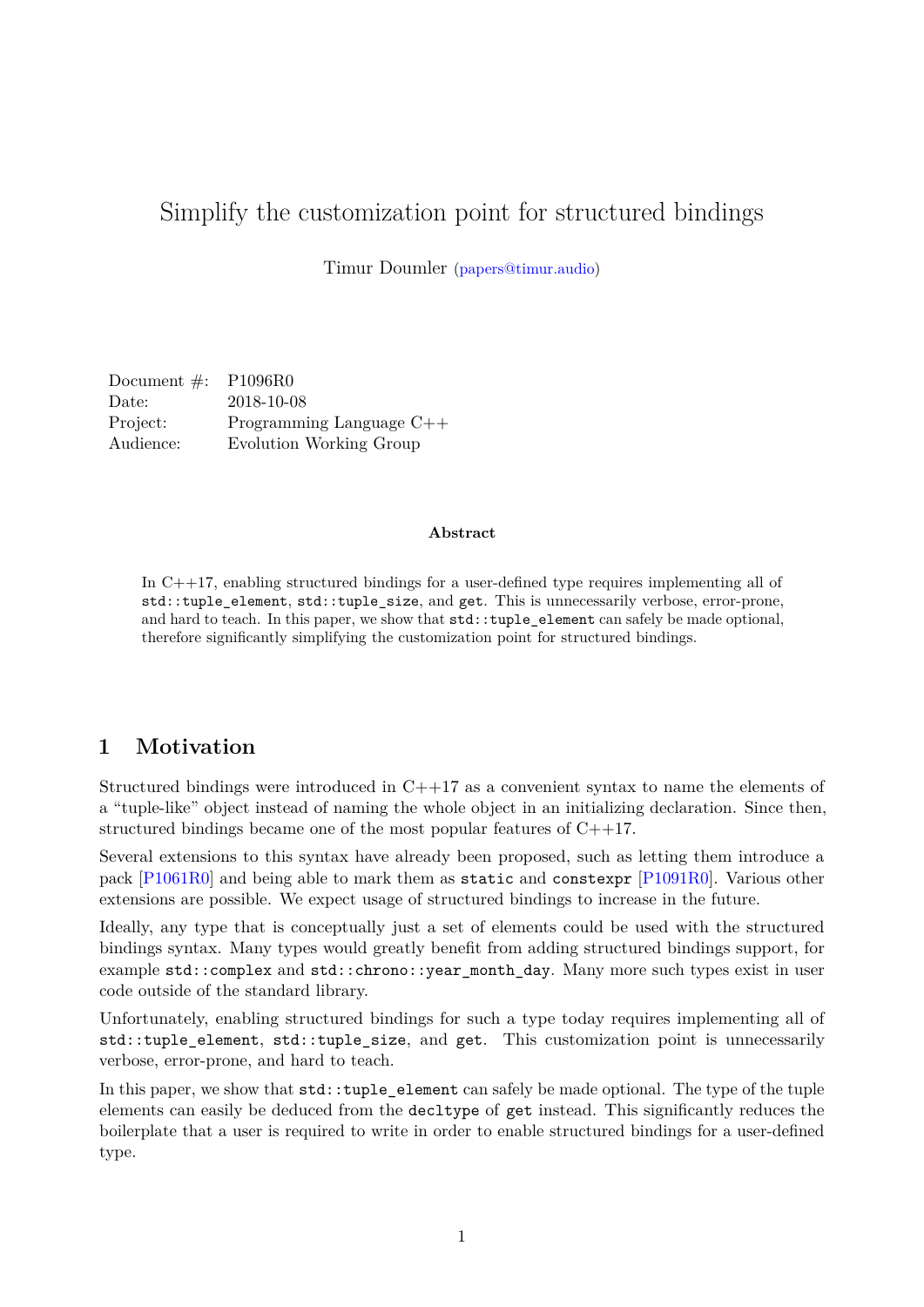# **2 Proposed solution**

We propose to make the presence of  $\text{std}:\text{tuple\_element}$  optional when constructing structured bindings from a type for which std::tuple size is defined. Whenever std::tuple element is present for such a type, it will be used to determine the types of the bindings, exactly as today. When it is missing, instead of making the program ill-formed (situation today) the types of the bindings will now be determined from the decltype of the get expression that is used as the initializer for the binding in question (either e.get<i> or get<i>(e), depending on which declaration of get is found by name lookup).

For the vast majority of use cases, this will result in the exact same types being deduced. There is one exception where a subtle difference arises: tuple-like types containing elements of reference type. Consider:

```
int n = 0;
std::tuple<int, int&> t{n, n};
auto& tref{t};
auto [i, iref] = tref;
```
When using std::tuple\_element for determining the types of i and iref, they will be int and int& respectively, preserving the distinction between reference-type tuple elements and elements of a tuple decomposed by reference. However, when using get instead, this information would get lost: decltype(std::get<0>(tref)) and decltype(std::get<1>(tref)) are both int&. The ability to make this distinction was the reason that the std:: tuple\_element requirement was not removed from the original design for  $C++17$  [\[P0144R2\]](#page-2-2).

Now that there is more experience with using structured bindings in practice, we argue that the ability to make this distinction is only relevant in extremely rare cases. In fact, we are not aware of any such case. It is certainly not necessary for perfect forwarding, since that always forwards a reference anyway. We therefore believe that making std::tuple\_element opt-in (and therefore modifying the current rules) is a cheap price to pay considering that it will significantly simplify structured bindings for everyone.

At the same time, we do not propose any changes to the existing  $std:$ : tuple element specializations for std::tuple, std::pair, and std::array. This ensures that our proposed change can never break, or change the behaviour of, existing  $C_{++}$  code.

If this proposal gets adapted, we will recommend library writers to always use the simpler customization point by just defining  $std::tuple$  size and get, unless they have a very good reason to also define std::tuple\_element.

An additional benefit of the change proposed here is that it makes the customization point of structured bindings more consistent with that of std::apply, which already today requires only std::tuple size and get to be present. Our proposal would automatically enable structured bindings for all types that support  $\text{std}$ ::apply, even if they do not define  $\text{std}$ :: $\text{tuple\_element.}$ 

# **3 Further considerations**

We also considered the possibility to make  $\texttt{std::tuple}$  size optional, to simplify the customization point even further. In theory, all the required information can be deduced from only a suitably defined get and the number of *declarator*s in the structured binding's *declarator-list*. In practice however, implementing this approach creates some complications for which we did not yet find satisfactory solutions. Therefore, at this time we do not propose any changes to the way std::tuple\_size works.